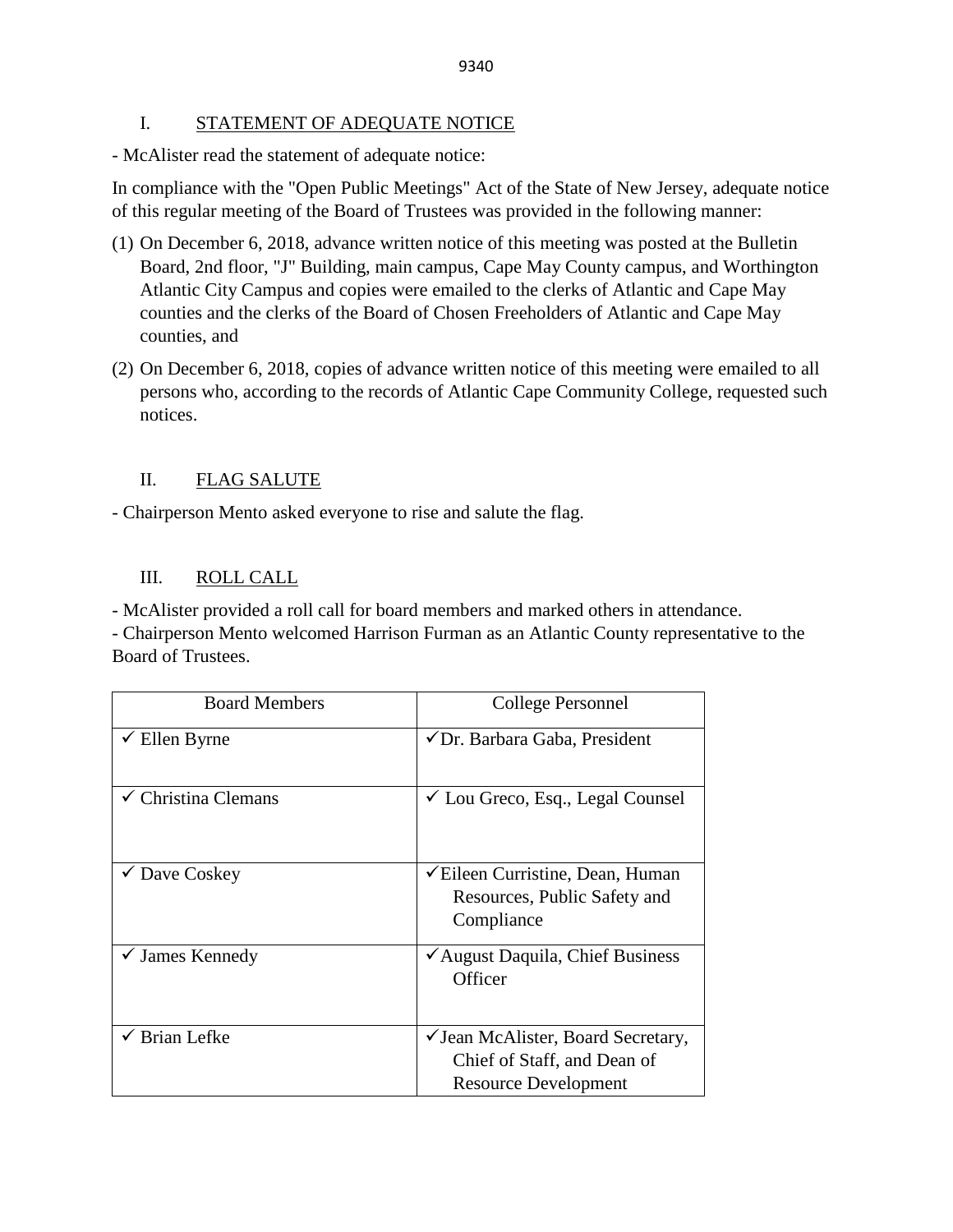| <b>Board Members</b>                            | <b>College Personnel</b>                                          |  |
|-------------------------------------------------|-------------------------------------------------------------------|--|
| ✓ Meghan Clark, Alumni                          | √Dr. Josette Katz, Vice President,                                |  |
| Representative (phone)                          | <b>Academic Affairs</b>                                           |  |
| ✔ Daniel Money                                  | $\checkmark$ Leslie Jamison, Chief Financial                      |  |
|                                                 | Officer                                                           |  |
| $\checkmark$ Maria K. Mento                     | √ Dr. Vanessa O'Brien-                                            |  |
|                                                 | McMasters, Dean, Institutional                                    |  |
|                                                 | Research, Planning &                                              |  |
|                                                 | <b>Effectiveness and Information</b>                              |  |
|                                                 | <b>Technology Services</b>                                        |  |
| $\checkmark$ Robert Bumpus                      | X Paula Stewart Davis, Dean of                                    |  |
|                                                 | <b>Student Affairs and Enrollment</b>                             |  |
|                                                 | Management                                                        |  |
| X Dr. Judith DeStefano-Anen                     | ✓ Donna Vassallo, Dean of                                         |  |
|                                                 | Worthington Atlantic City                                         |  |
|                                                 | Campus, and Dean of Career                                        |  |
|                                                 | Education                                                         |  |
| X Donald J. Parker                              | X Laura Batchelor, Executive                                      |  |
|                                                 | Director of Marketing and College                                 |  |
|                                                 | Relations                                                         |  |
| $\checkmark$ Maria Torres                       | √Maria Kellett, Dean of Cape May                                  |  |
|                                                 | County Campus, Associate                                          |  |
|                                                 | Dean of Resource Development                                      |  |
| $\checkmark$ Helen Walsh                        |                                                                   |  |
| $\checkmark$ Harrison Furman                    |                                                                   |  |
| <b>Other Public in Attendance-</b>              |                                                                   |  |
| $\checkmark$ Gorgianne Giordano-Employee of     | $\overline{\smash[b]{\mathbf{b}}}$ Bonnie Lindow, Atlantic County |  |
| the Year                                        | Treasurer                                                         |  |
| $\checkmark$ Karl Giulian-Distinguished Faculty | ← Heather Peterson-ACCCEA                                         |  |
| Award/New Jersey Council of                     | ✔ Kathy Landau-ACCCEA                                             |  |
| <b>Community Colleges</b>                       | $\checkmark$ Toni Lehman, Director of                             |  |
| $\checkmark$ Amy Giulian-Guest                  | Curriculum & Instruction,                                         |  |
| $\checkmark$ Rob Giulian-Guest                  | Middle Township High School                                       |  |
| √ Michael Giordano-Guest                        | $\checkmark$ Jennifer Ruston, Director of                         |  |
| $\checkmark$ Percy Bryant-Adjunct Faculty       | Curriculum & Instruction,                                         |  |
|                                                 | Greater Egg Harbor Regional                                       |  |
|                                                 | Schools                                                           |  |

# IV. CALL TO ORDER

-Chairperson Mento called the meeting to order at 6:10 pm.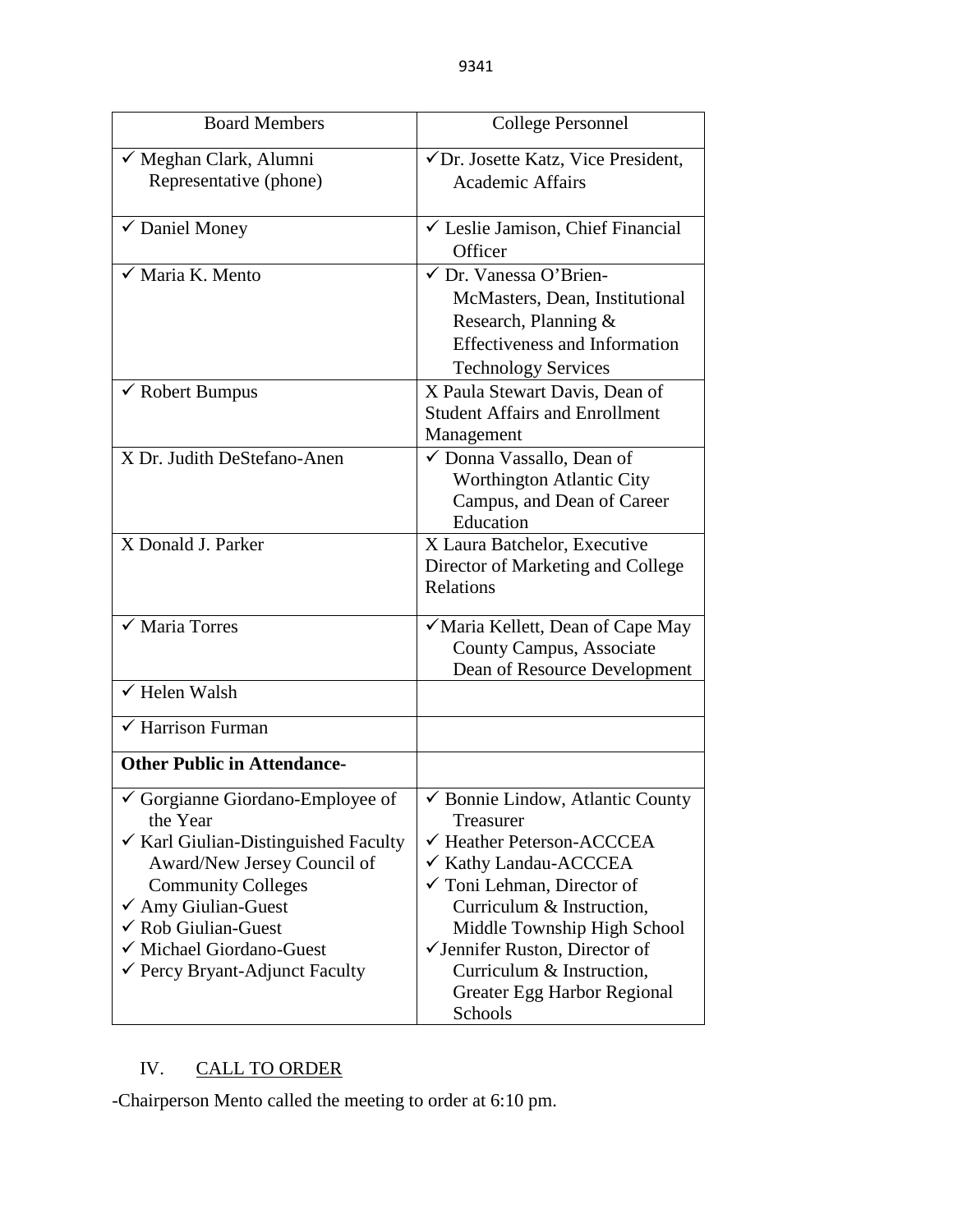### V. PRESIDENT'S REPORT

### Dr. Gaba discussed the following:

### Legislative Advocacy

-Governor Murphy vetoed S2455/A2001 - the legislation that would have moved county college employees and retirees from the School Employees Health Benefits Plan (SEHBP) to the State Health Benefits Plan (SHBP). Healthcare costs account for 15% of the College's Fiscal 2019 operating budget.

### Foundation

-The Office of the President and the Foundation hosted its first annual "Holiday Donor Reception" to thank donors for their support of our students. It was well attended by more than 50 people.

### Community Stakeholders

-We continue to stay connected with business and industry through our external advisory boards. For example, in the past month, the annual Paralegal Studies Advisory Board and the Business Advisory Board met. In addition, the English Department held their first Advisory Board meeting.

### **Marketing**

- The College recently won two awards from the *National Community College Marketing and Public Relations (NCMPR)* for the e-newsletter for the Academy of Culinary Arts, "The Cutting Board," and the public relations campaign for the 2018 Restaurant Gala.

### Free Tuition (CCOG)

-The CCOG Interim Report was submitted to the State of New Jersey on December 1. The report highlighted the integrated planning and implementation efforts utilizing CCOG funds to date including: information sessions being held on our three campuses, at area high schools, faith based organizations, and at community events; and outreach to students who have not completed their financial aid applications or who would be eligible for free college if they register for at least 6 credits. Several part-time support positions have been hired with CCOG planning funds. Math Boot Camps are also scheduled in January funded through CCOG.

### Community Relations-Atlantic City

-Our partnership with "La Casa Dominicana" continues to be strong. Recently they held their Fall ESL Graduation Ceremony at the Worthington Atlantic City Campus on Monday, December 10. Approximately 40 students graduated from the program. Attending the ceremony were Senator Jeff Van Drew, Freeholder Amy Gatto, Mayor Gilliam, and Mayor Toto.

### Community Relations-Cape May

-Media Studies students were featured in a *Press of Atlantic City* article. The students, in collaboration with the Cape May Freeholders office, created public service messages to be used online and in County buildings.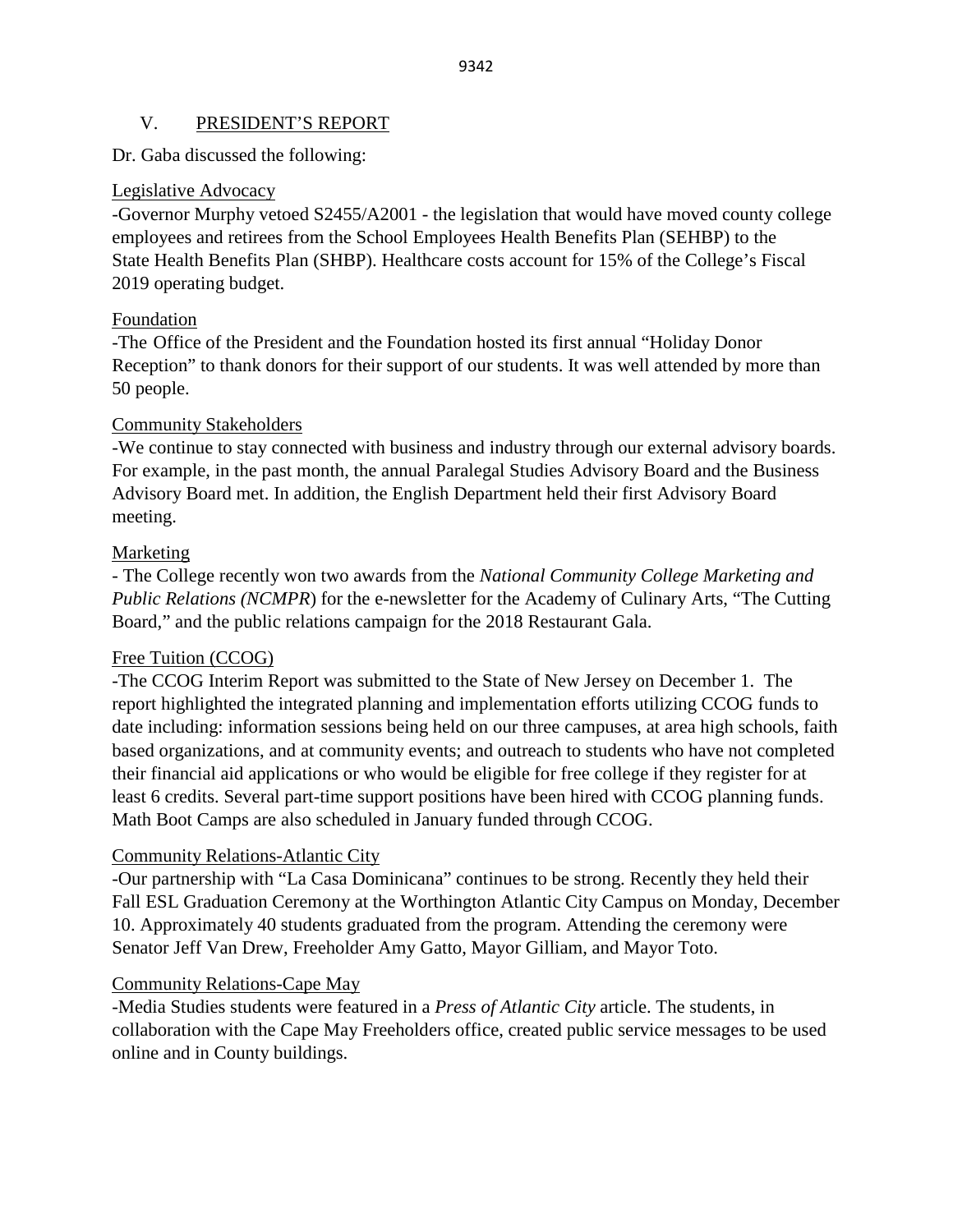### Partnerships – High Schools

-Our faculty worked with Ocean City High School and Ocean City Intermediate School teachers and students who were submitting proposals for experiments to be conducted on the International Space Station. If their proposal makes it to the next phase, Ocean City would be represented in the Student Spaceflight Experiments Program Mission 13 to the ISS. Several of our professors have supported this initiative by reviewing and scoring approved proposals to help the district select which proposals to send to the review board. The professors working on this partnership include Barbara Heard, Laurie Lemons, Jolie Master, John Stratton, and June Xu.

### Closing Remarks

-In the past year, much as been accomplished with our Middle States reaccreditation being the most important highlight of the year. Thanks to the college's teamwork of over 70 members of the college community, we submitted a virtually flawless Self-Study acknowledging our strengths, accomplishments, as well as challenges facing our college and our community. The Self-Study provides a roadmap for the future.

-I would like to thank the Board for your support and encouragement in these challenging times. I am honored and humbled by the confidence you have place in me to lead this institution forward. My goal is to turn our "challenges into opportunities!"

-"We, all of us in this room, are committed to advancing the mission of the college. It is through our commitment and dedication that we will have an impact on our community and that we transform the lives of our students, one student at a time."

-Trustee Walsh motioned to move resolution #42B and #47 to the President's Report, Trustee Money seconded.

ROLL CALL:

ALL AYES NO NAYS NO ABSENTIONS

Motion carried.

### **Res. #42B**

### **2019 Employee of the Year**

**WHEREAS**, Gorgianne Giordano was nominated by her colleagues and selected as Atlantic Cape Community College's 2019 Employee of the Year, and;

**WHEREAS**, Ms. Giordano was recognized as an employee who has helped to make Atlantic Cape a place where students can be successful, where staff members are pleasant and efficient, and where visitors feel welcome, and;

**WHEREAS**, Ms. Giordano was hired February 27, 2008 as Human Resources Specialist, and;

**WHEREAS**, the Mays Landing resident earned an A.S. degree in General Education from Atlantic Cape Community College, and;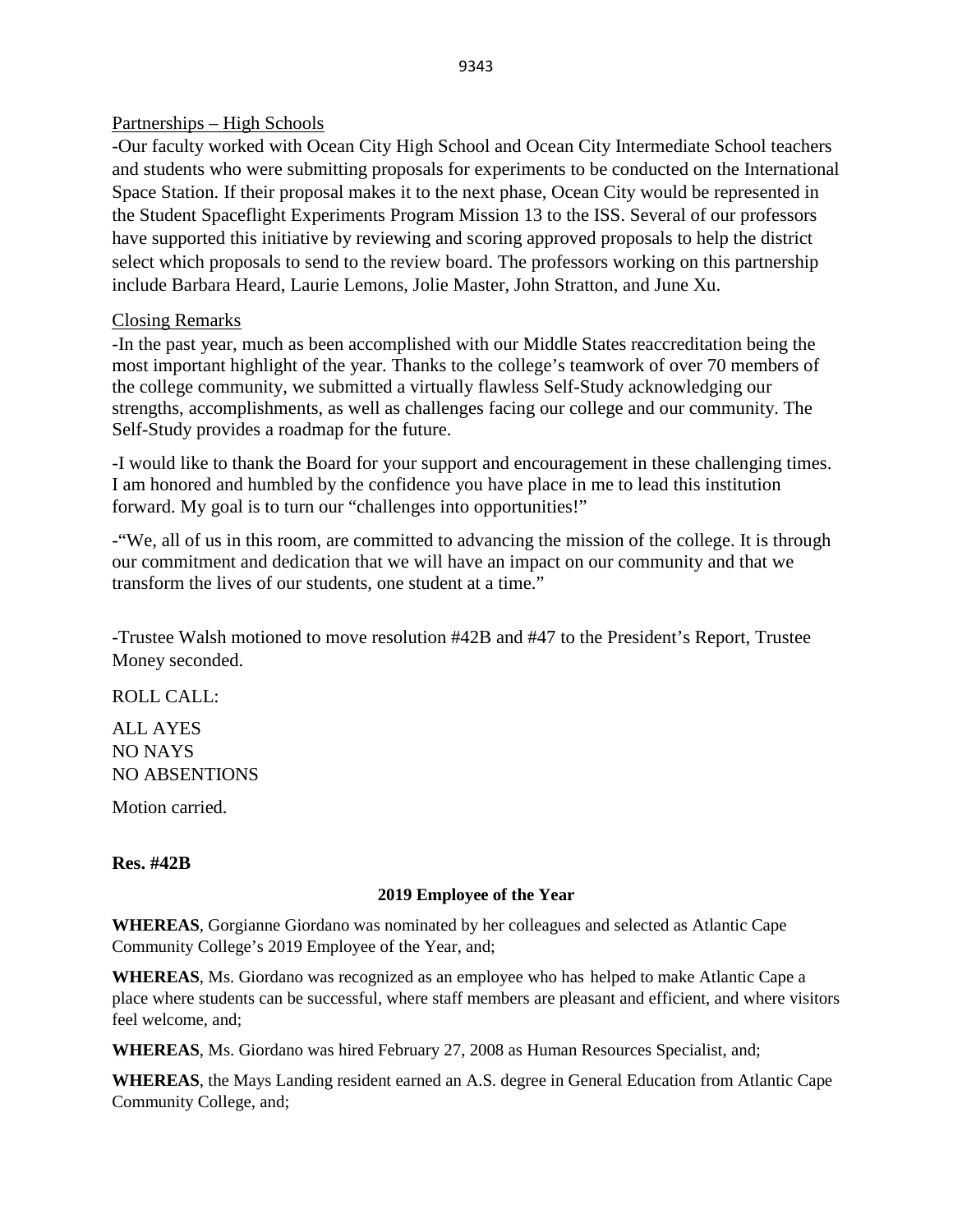**WHEREAS**, Ms. Giordano welcomes new employees and prospective employees with patience and kindness, shows genuine concern for those in need and serves as a great resource to all Atlantic Cape employees.

**THEREFORE BE IT RESOLVED** upon the recommendation of the President that the Board recognize Ms. Giordano for her outstanding service to the college.

**BE IT FURTHER RESOLVED** that the Board congratulates Ms. Giordano on becoming Atlantic Cape's 2019 Employee of the Year.

-Trustee Torres read the resolution in its entirety.

-Mrs. Giordano thanked everyone for the honor and is grateful for the nomination and being named Employee of the Year.

-Trustee Money motioned to approve Resolution #42B, Trustee Byrne seconded.

ROLL CALL:

ALL AYES NO NAYS NO ABSENTIONS

Motion carried.

### **Res. #47**

### **Honorary Professor Karl Giulian, Distinguished Faculty Award**

**WHEREAS**, on November 16, 2018, the New Jersey Council of County Colleges presented the statewide *Community College Distinguished Faculty Award* to Atlantic Cape Community College Area Coordinator and Associate Professor of Business Karl Giulian, and

**WHEREAS**, the *Community College Distinguished Faculty Award* is presented annually to a New Jersey community college faculty member who has had a profound influence on students academically and professionally inside and outside the classroom, and

**WHEREAS**, Professor Guilian has demonstrated a student-centric attitude evident by his impact on the professional lives of his students when working with them on job search techniques and connecting them with local employers, and

**WHEREAS**, Professor Giulian is a pioneer in online instruction and experiential learning, and does not hesitate to teach credit courses in area high schools, present to local businesses and mentor adjunct faculty members.

**THEREFORE BE IT RESOLVED**, that the Board of Trustees at Atlantic Cape Community College congratulate Professor Giulian for this prestigious award and thank him for his remarkable service to the college, our local community, and his students.

-Trustee Torres read the resolution in its entirety.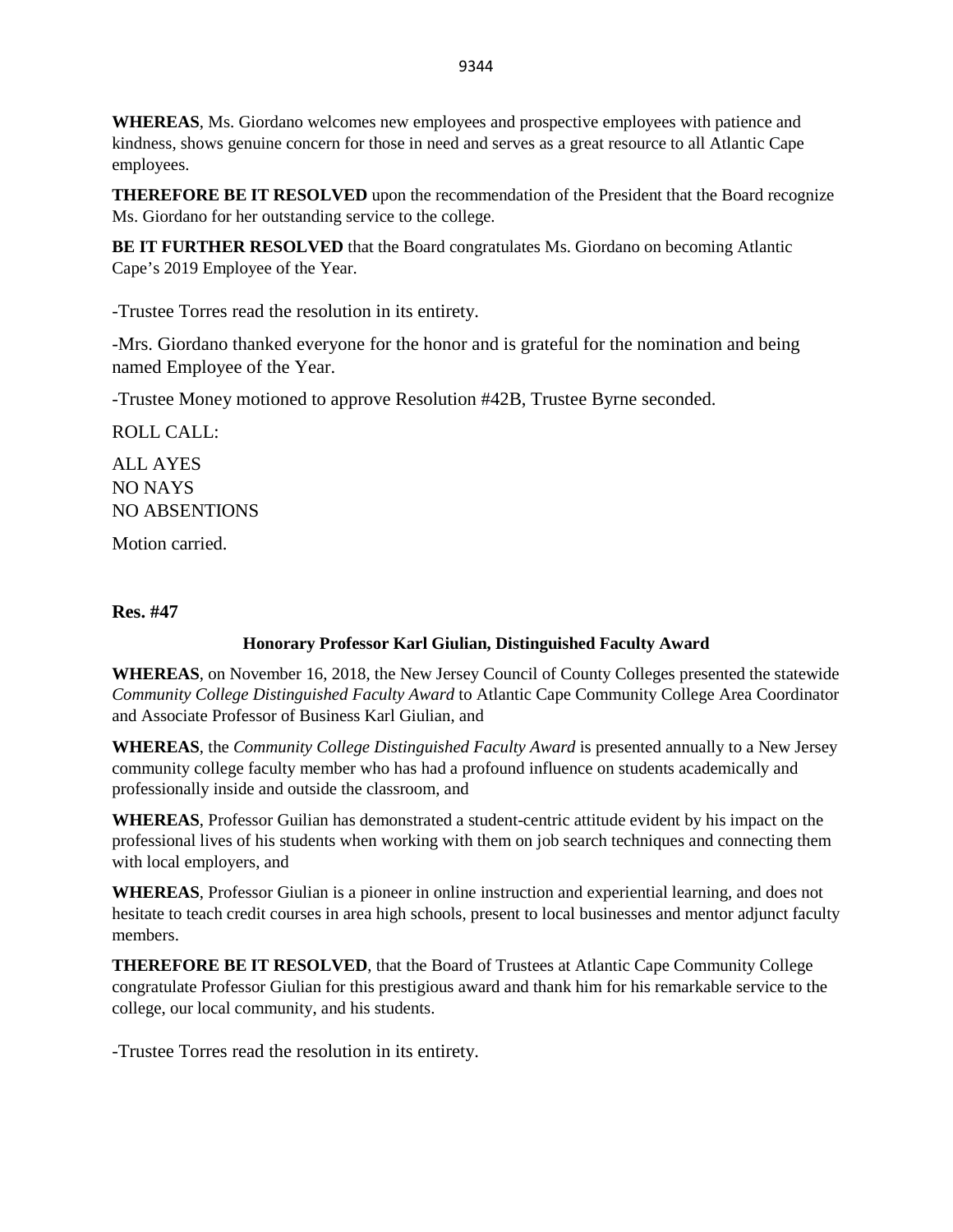-Professor Giulian thanked everyone for the honor and stated that Atlantic Cape was a wonderful place to work, there is much support for faculty and proud to work for a student-centric organization.

-Trustee Torres motioned to approve Resolution #47, Trustee Money seconded.

ROLL CALL:

ALL AYES NO NAYS NO ABSENTIONS

Motion carried.

# **Inside the College**

-Dean Donna Vassallo presented "High School Partnerships" highlighting dual and concurrent programs, enrollment trends, and challenges that take place at Atlantic and Cape May County high schools.

-Trustee Bumpus suggested obtaining student testimonials for future marketing.

-Chairperson Mento suggested that the students taking advantage of the high school partnership programs should start getting regular information from us.

# VI. COMMENTS FROM THE PUBLIC

-Chairperson Mento called for comments from the public on agenda items.

-Toni Lehman, Director of Curriculum & Instruction for Middle Township High School, and Jennifer Ruston, Director of Curriculum & Instruction for Greater Egg Harbor Regional Schools, expressed their appreciation for the dual and concurrent credit programs at their respective high schools and noted the rigorous process and academic integrity that goes into the development of dual credit programs. They are both looking forward to Early College programs. Ms. Lehman and Ms. Ruston thanked Dean Donna Vassallo for all of her efforts with establishing high school partnerships.

# VII. CONSENT RESOLUTONS

-McAlister read the following consent resolutions.

**Res. #39** Approve: Regular Session Minutes (November 20, 2018)

**Res. #40** Approve: Reorganization Minutes (November 20, 2018)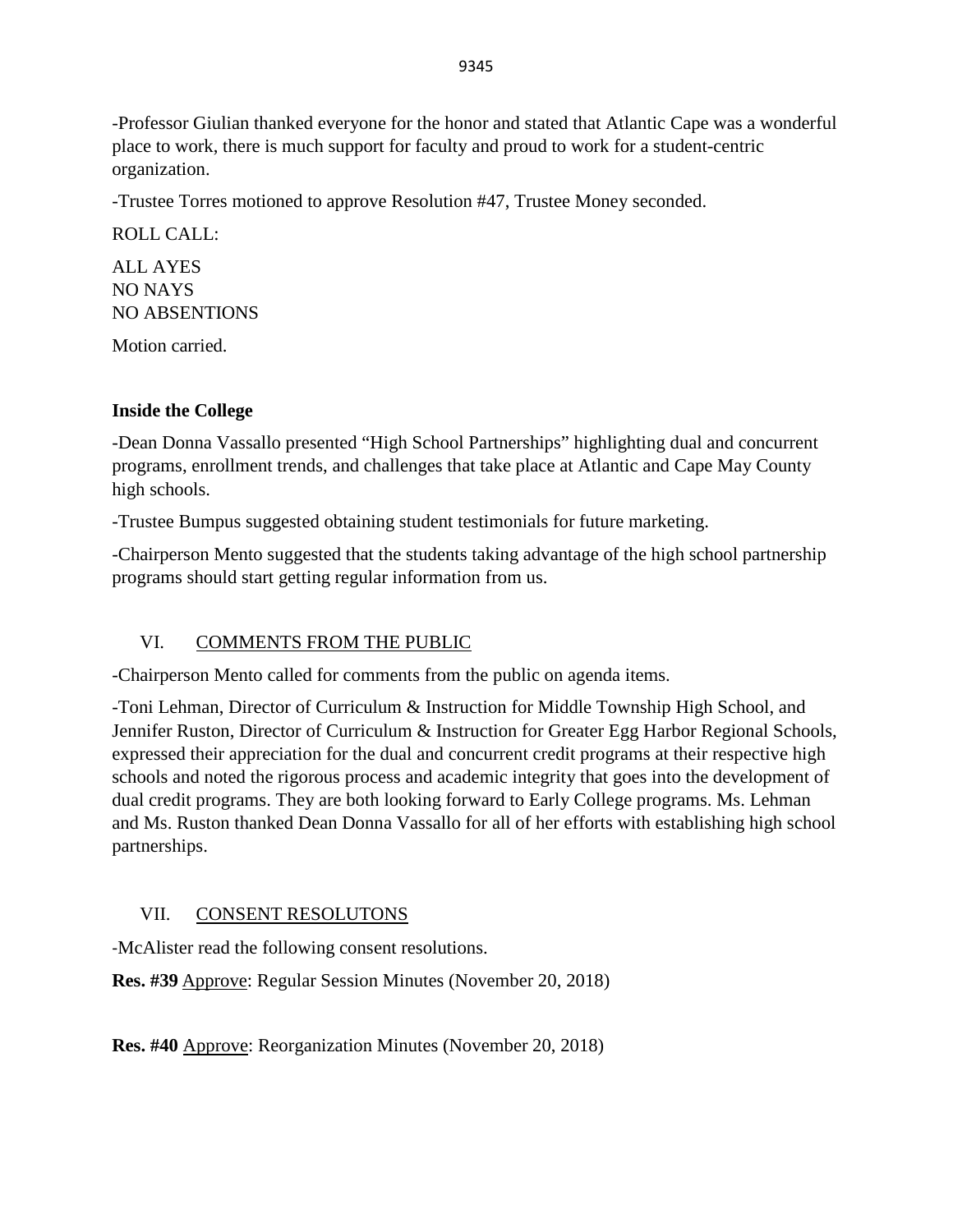#### **Res. #42**

#### **Personnel Action**

It is respectfully requested, upon the recommendation of the President, that the Board approve the following:

#### Appointments

**Timothy Cwik,** Interim Division Chair, Aviation Studies at an annual salary of \$55,515 effective January 2, 2019.

**Lawrencia Nnadi,** Senior Nursing Lab Manager at an annual salary of \$54,870 effective January 2, 2019.

Resignation

**Kelle Venturi,** Manager, Financial Aid effective January 1, 2019.

**Res. #42A**

#### **Personnel Action –ACAFA 210 Day Notice**

**WHEREAS**, Atlantic Cape Community College has experienced a significant decline in student enrollment in its Academy of Culinary Arts programs, and,

**WHEREAS**, the Atlantic Cape Community College Board of Trustees and the Academy of Culinary Arts Faculty Association are parties to a Collectively Negotiated Agreement, and

**WHEREAS**, Article XIV of the Agreement calls for 210 days notice to members of the Academy of Culinary Arts Faculty Association before layoffs can occur due to a natural diminution of the number of students in programs offered by the Academy of Culinary Arts.

**THEREFORE BE IT RESOLVED**, upon the recommendation of the President, that the Board approves the issuance of notices of layoff to members of the Academy of Culinary Arts Faculty Association.

#### **Res. #44**

### **Policy No. 11** *Issues of Compassion and Welfare – Employees and Trustees*

**WHEREAS,** it is periodically necessary to review, reaffirm, and recommend changes to policy in order to ensure orderly operation of the College, and

**WHEREAS,** Policy No. 11 *Issues of Compassion and Welfare – Employees & Trustees* has been identified as administrative operating procedure and will be renumbered Procedure No. 602.6 with minor changes.

**THEREFORE BE IT RESOLVED,** upon recommendation of the President, that the Board approve the elimination of Policy No. 11.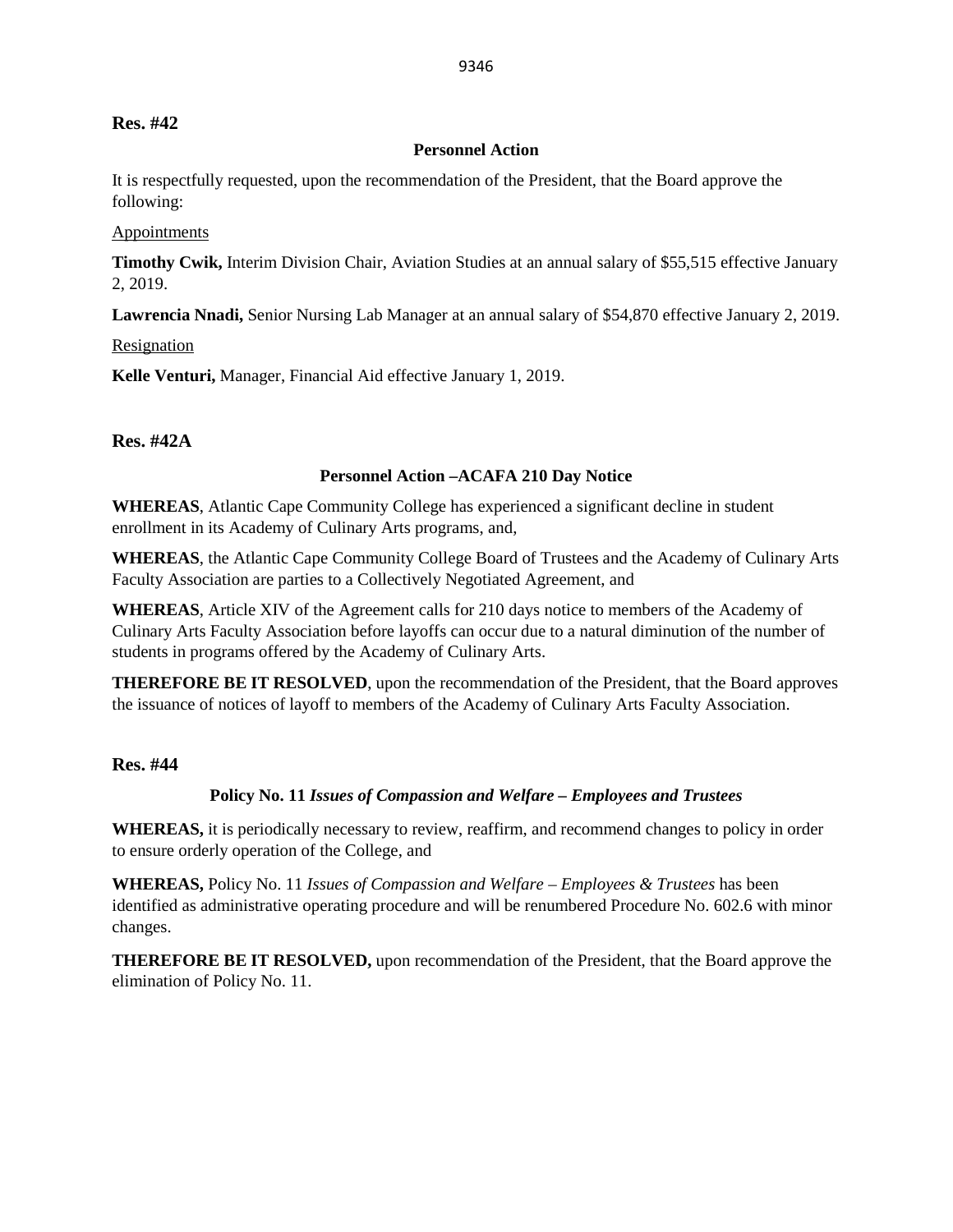#### **Res. #45**

#### **Policy Reaffirmations (Policy #14** *Maintenance of the Policy and Procedures Manual***)**

**WHEREAS**, it is periodically necessary to review, reaffirm, and recommend changes to policies in order to ensure orderly operation of the College, and

**WHEREAS**, Board of Trustees Policy #14 *Maintenance of the Policy and Procedures Manual* has been identified by President's Cabinet as needing no changes and is seeking to be reaffirmed by the Board.

**THEREFORE BE IT RESOLVED**, that the Board reaffirm Policy #14 as described herein.

**Res. #48** Executive Session

-Trustee Lefke motioned to approve consent resolutions, Trustee Coskey seconded.

ROLL CALL:

AYES NO NAYS ABSTENTIONS

Motion carried.

### VIII. BUDGET REPORT

- Chairperson Mento asked Trustee Byrne to provide a budget report as part of regular resolutions.

### IX. REGULAR RESOLUTIONS

**Res. #2** FY18 Draft Financial Statement for twelve months ended June 30, 2018 as of December 6, 2018.

Trustee Byrne reported the following:

-Preliminary Fiscal Year data summarized in the Board Summary Report for the twelve months ended June 30, 2018, indicate the College has earned 97.6% of budgeted revenues and expended 96.3% of budgeted expenses.

-There are minimal changes from the FY18 draft report presented last month. Expenses decreased \$210 and encumbrances decreased \$450 from last month's report. As of this draft report, \$513,096 of budgeted fund balance will not be used.

-A new accounting pronouncement, GASB 75, Accounting for Postemployment Benefits Other than Pensions, is effective for Fiscal Year 2018. The State's report, which is needed for the GASB 75 disclosure requirements, is not expected until after the New Year which has delayed the FY18 CAFR until January, at the earliest.

-Trustee Furman motioned to approve Resolution #2, Trustee Money seconded.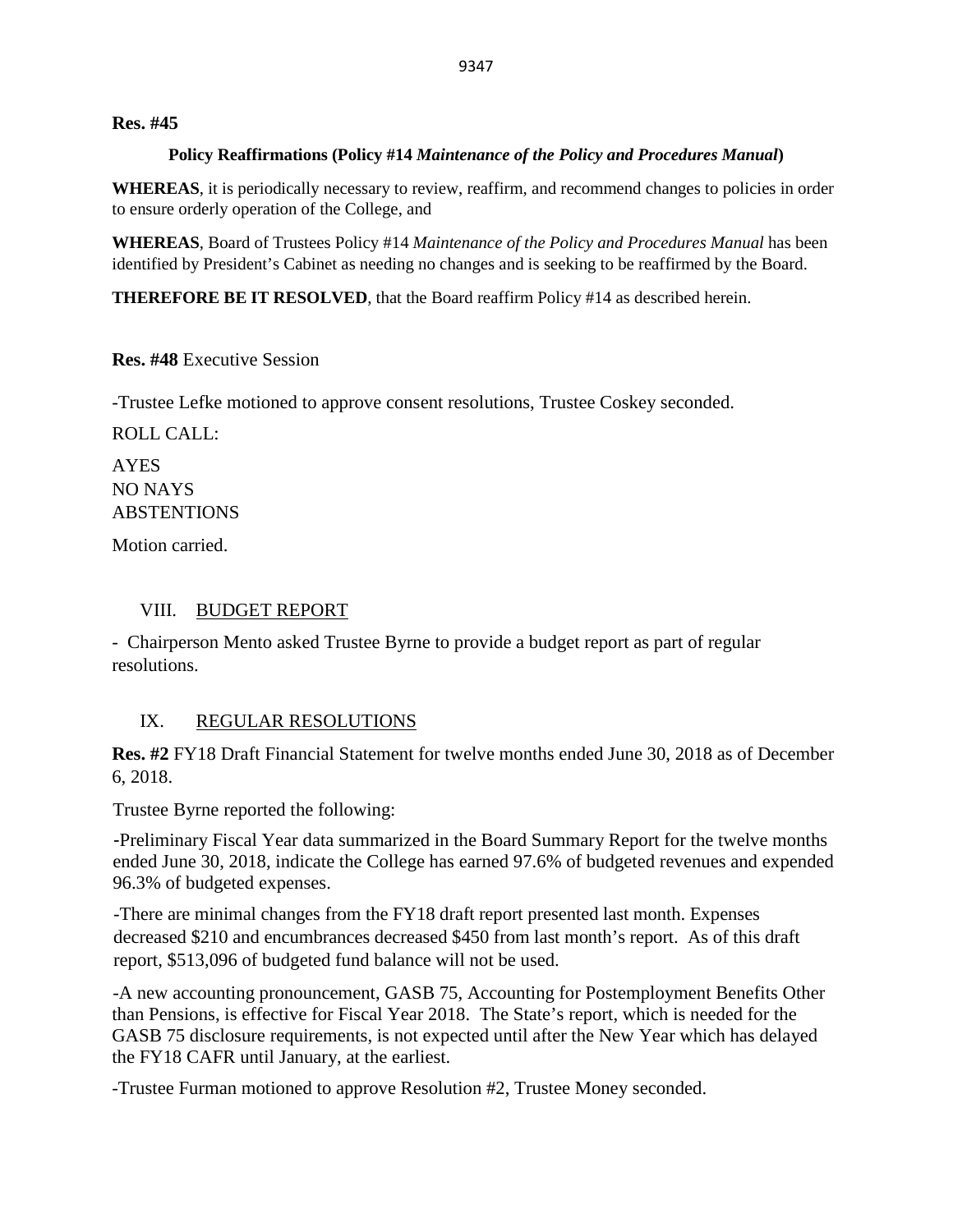ROLL CALL: ALL AYES NO NAYS NO ABSENTIONS

Motion carried.

**Res. #41** FY19 Financial Statement for five months ended November 30, 2018.

Trustee Byrne reported the following:

-As of November 30, 2018, the College has earned 50.2% of budgeted revenues and expended 43.5% of budgeted expenditures. FY19 Summer enrollment is above budget by 5.5%, while FY19 Fall credit enrollment is below budget by 4.6%. Net Fall and Summer tuition and fees revenue shortfall is \$426,220 (excluding Radiology and Aviation programs).

-Overall expenses are tracking 1.3% less than last year which is in line with the 1.4% budgeted decrease. Salaries are tracking 3.3% less than the prior year, compared to a 2.0% budgeted decrease. Management is monitoring revenue and expenses and, at this point, expects to be within the budgeted margin.

-Trustee Byrne motioned to approve Resolution #41, Trustee Lefke seconded.

ROLL CALL:

ALL AYES NO NAYS NO ABSENTIONS

Motion Carried.

**Res. #43**

#### **Award of Bids**

| <b>Number</b>      | <b>Item and Vendor Information</b> | Amount            |
|--------------------|------------------------------------|-------------------|
| <b>OQ164</b>       | Live Chat Services                 | \$27,195.00       |
|                    | <b>CCOG Planning Grant</b>         |                   |
|                    | Ivy.ai, Inc.                       |                   |
|                    | Durham, NC                         |                   |
| <b>Bid Ex. 813</b> | <b>TV Search Appliance</b>         | \$31,740.00       |
|                    | R&R                                |                   |
|                    | Snapstream Media Inc.              |                   |
|                    | Houston, TX                        |                   |
|                    |                                    | Total \$58,935.00 |

-Trustee Byrne motioned to approve Resolution #43, Trustee Money seconded.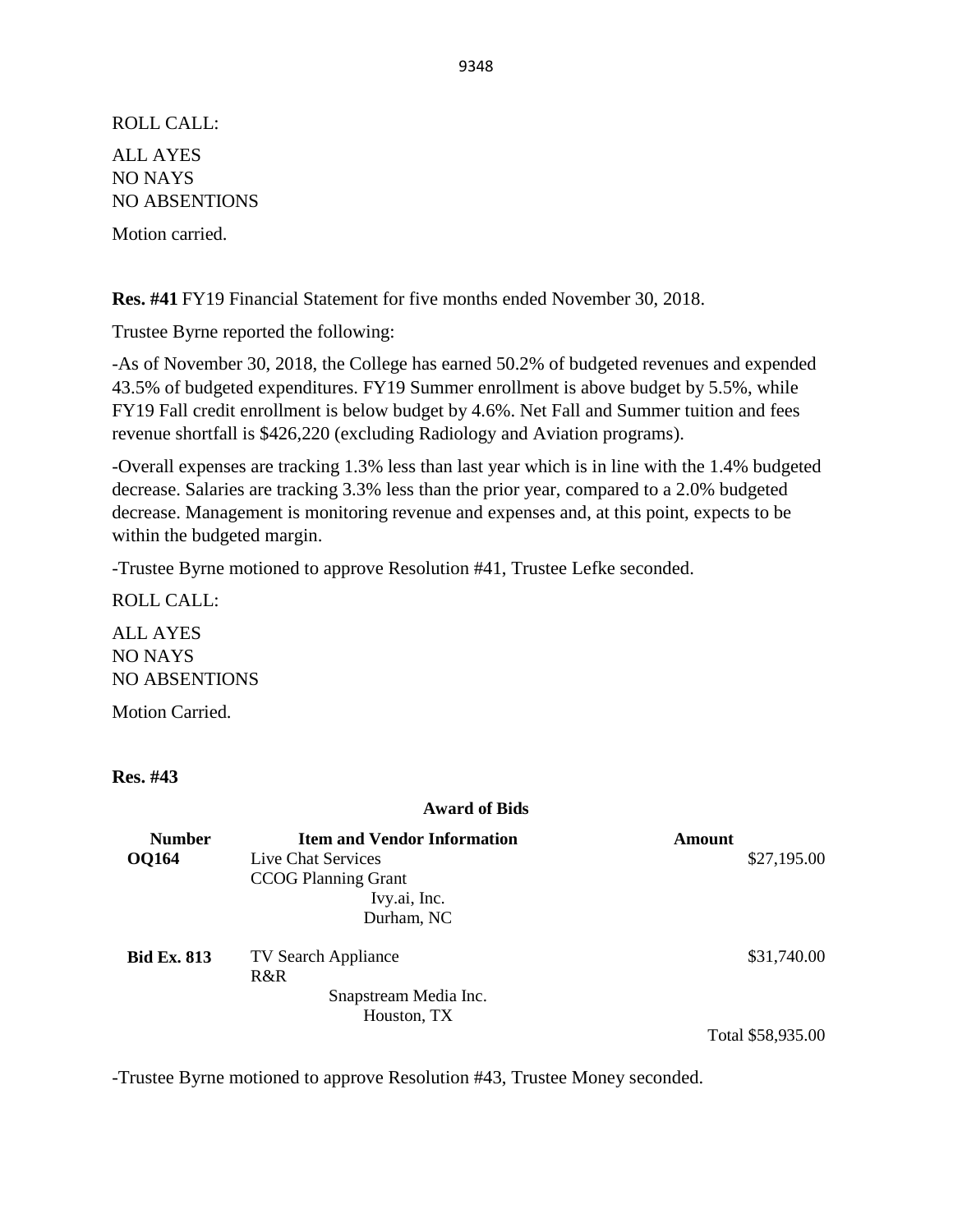ROLL CALL: ALL AYES NO NAYS NO ABSENTIONS

Motion carried.

**Res. #46**

#### **Honorary Resolution Mr. Eric Reynolds**

**WHEREAS**, Mr. Eric Reynolds was appointed to the Atlantic Cape Community College Board of Trustees in October 2003 by the Atlantic County Board of Chosen Freeholders and served on the Board through January 2013, and

**WHEREAS**, Mr. Reynolds was a key contributor to several Board committees including Long Range Planning & Capital Projects, Personnel & Board Development and Minority Affairs, and served as a liaison to the Atlantic Cape Foundation Board from 2007 to 2013, and

**WHEREAS**, Mr. Reynolds was a valued member of his community, evident by his service to the Borgata Heart & Soul Foundation and the Atlantic-Cape May Workforce Investment Board, as well as by his employment with the Atlantic County Department of Family and Community Development and as the Executive Director of Development for The Borgata, and

**WHEREAS**, Mr. Reynolds was a strong supporter of the college's success in obtaining its first NJ Department of Labor Customized Training Grant to establish the Casino Consortium which trained unemployed residents for entry-level casino positions, and

**WHEREAS**, Mr. Reynolds was instrumental in gaining Welfare Work funding for the college and in bringing the college into the Atlantic County Workforce Development Center, and

**WHEREAS**, Mr. Reynolds passed away on November 24, 2018, at the age of 71.

**THEREFORE BE IT RESOLVED**, that the Board of Trustees of Atlantic Cape Community College honor the legacy of Mr. Eric Reynolds and extend to his family and friends its sincere condolences.

-Trustee Torres motioned to approve Resolution #46, Trustee Coskey seconded.

-Trustee Walsh stated that he was an outstanding Trustee who brought much knowledge with him on the Board.

-Trustee Lefke noted that Mr. Reynolds worked closely with Dr. Perniciaro in obtaining capital funding needed for projects identified in Blueprint 2020.

ROLL CALL:

ALL AYES NO NAYS NO ABSENTIONS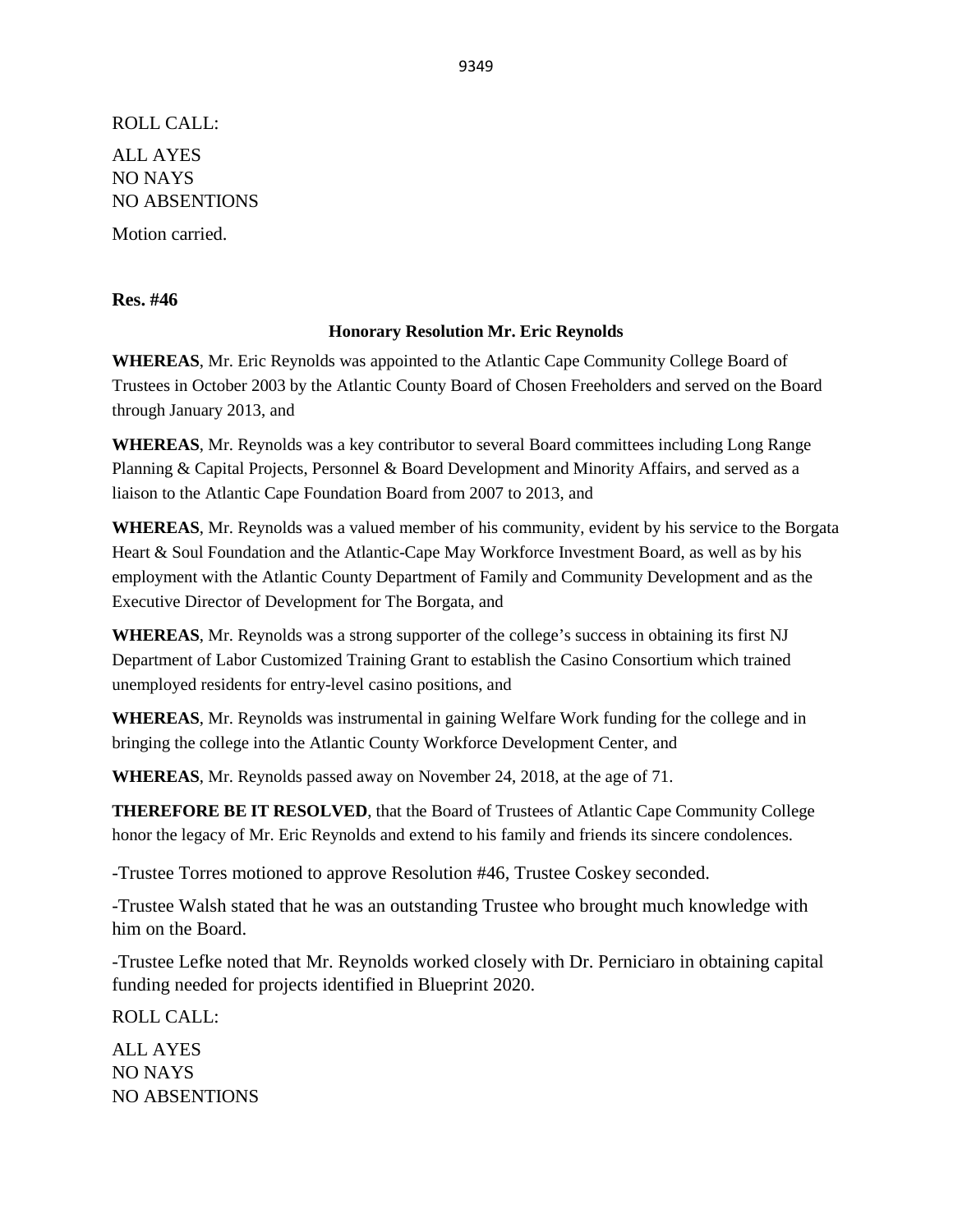Motion carried.

## X. COMMITTEE REPORTS

### PERSONNEL AND BOARD DEVELOPMENT-No incidents to report.

### FOUNDATION REPORT

-Trustee Furman reported that he attended the inaugural "Donor Appreciation Holiday Reception" last week in the Student Center, hosted by Dr. Gaba and the College's Foundation. This event was sponsored by Ocean First Bank. Emely Wapnick, an ACA student, provided an inspiring story of her journey to college and the impact of scholarships in her life. Approximately 50 donors attended the event.

-Trustee Furman stated that the entertainment included a piano player and the college choir.

-Chairperson Mento stated that it was lovely event. She noted that the catered food was delicious and that desserts were prepared by the ACA students. She thanked everyone for the event.

# XI. NEW JERSEY COUNCIL OF COUNTY COLLEGES (NJCCC)

-No report.

-Trustee Torres advised the Board of her resignation from the Executive Committee and has been honored to serve on the Council.

### XII. OTHER BUSINESS

-Trustee Walsh stated that the 2019 first quarter Outcomes Report demonstrates that there is much work being accomplished by faculty and staff.

### XIII. COMMENTS FROM THE PUBLIC

-Heather Peterson congratulated Chairperson Mento on being named Chairperson. She noted that the recent employee holiday party was a success raising \$1,300 for the Foundation.

### XIV. EXECUTIVE SESSION

-At 7:25 pm, Trustee Byrne motioned to go into Executive Session, Trustee Clemans seconded.

ROLL CALL: ALL AYES NO NAYS NO ABSENTIONS

Motion carried.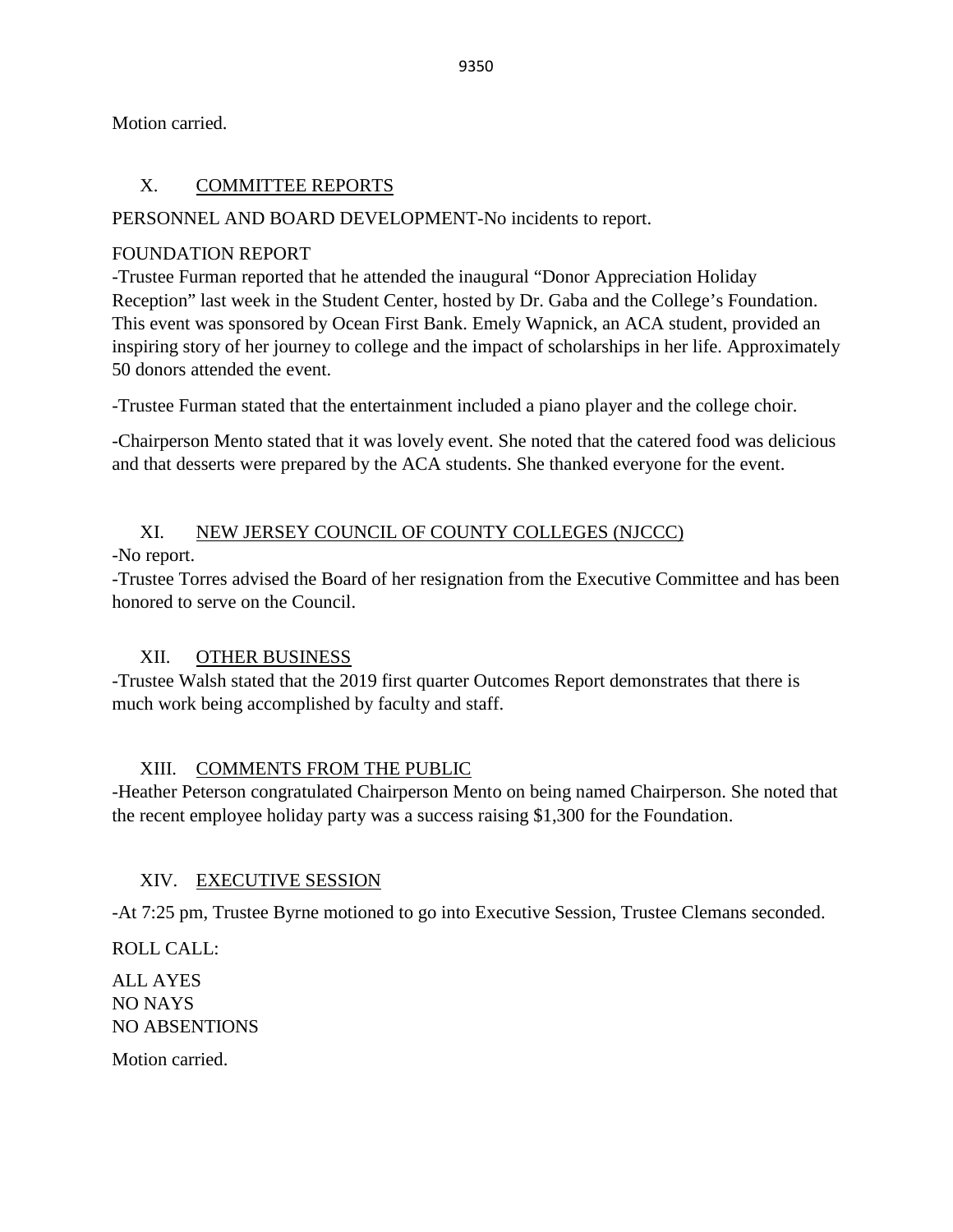Secretary's Note-The Board returned from Executive Session at 8:14 pm and introduced Resolution #49.

Chairperson Mento read Resolution #49 in its entirety.

### **Res. #49**

#### **Annual Performance Evaluation and Compensation of Dr. Barbara Gaba**

**WHEREAS**, provisions of Dr. Barbara Gaba's employment contract with Atlantic Cape's Board of Trustees permit the College's governing body to "conduct an annual compensation review and performance evaluation of the President for each academic year"; and

**WHEREAS**, the Board of Trustees President Evaluation Committee conducted the review based upon endorsement of the President's mid-year review, approval of the President's annual goals, a summary of the performance ratings compiled by the Association of Community College Trustees (ACCT), and the President Self‐Evaluation for January 30, 2017- June 30, 2018; and

**WHEREAS**, the President Evaluation Committee noted Dr. Gaba's performance as outstanding, specifically noting Middle States Reaccreditation; strengthening community partnerships; providing leadership for increased high school articulations and dual credits in Atlantic and Cape May counties; improving relationships with four-year institutions; completing and operationalizing the new 20,000 square foot Student Center; improving Americans with Disabilities Act (ADA) accessibility for all students; and increasing visibility of the College through an aggressive rebranding and marketing campaign; and

**WHEREAS,** The Board of Trustees also commends Dr. Gaba on her leadership in analyzing the organization and its structure that resulted in the reallocation of limited resources that invested into areas that will drive net revenue, and reduced allocations that may be duplicative or as a result of retirements, attrition and efficiency improvements, resulting in an overall reduction of expenses from FY17 original budget to FY19 original budget of nearly \$2.8 million; and

**WHEREAS**, the Board President Evaluation Committee recommended that the compensation of the College President continue to be benchmarked with other southern New Jersey community college chief executives; now

**THEREFORE BE IT RESOLVED,** upon the recommendation of the President Evaluation Committee that the Board of Trustees award Dr. Barbara Gaba's salary increase of two (2) percent from an annual salary of \$180,000 to \$ 183,600 beginning July 1, 2018; and

**BE IT FURTHER RESOLVED**, upon the recommendation of the President Evaluation committee that the Board of Trustees award Dr. Gaba a one-time \$3,600 stipend for the period beginning July 1, 2017 ending June 30, 2018; and

**BE IT FURTHER RESOLVED,** upon the recommendation of the President Evaluation Committee that the President's supplemental unmatched pension contribution package includes an unmatched pension contribution in accordance with the contract.

-Chairperson Mento asked for a motion to approve. Trustee Coskey motioned to approve Resolution #49, Trustee Bumpus seconded.

-Byrne expressed concern that the Board was constrained to amend provisions at this time.